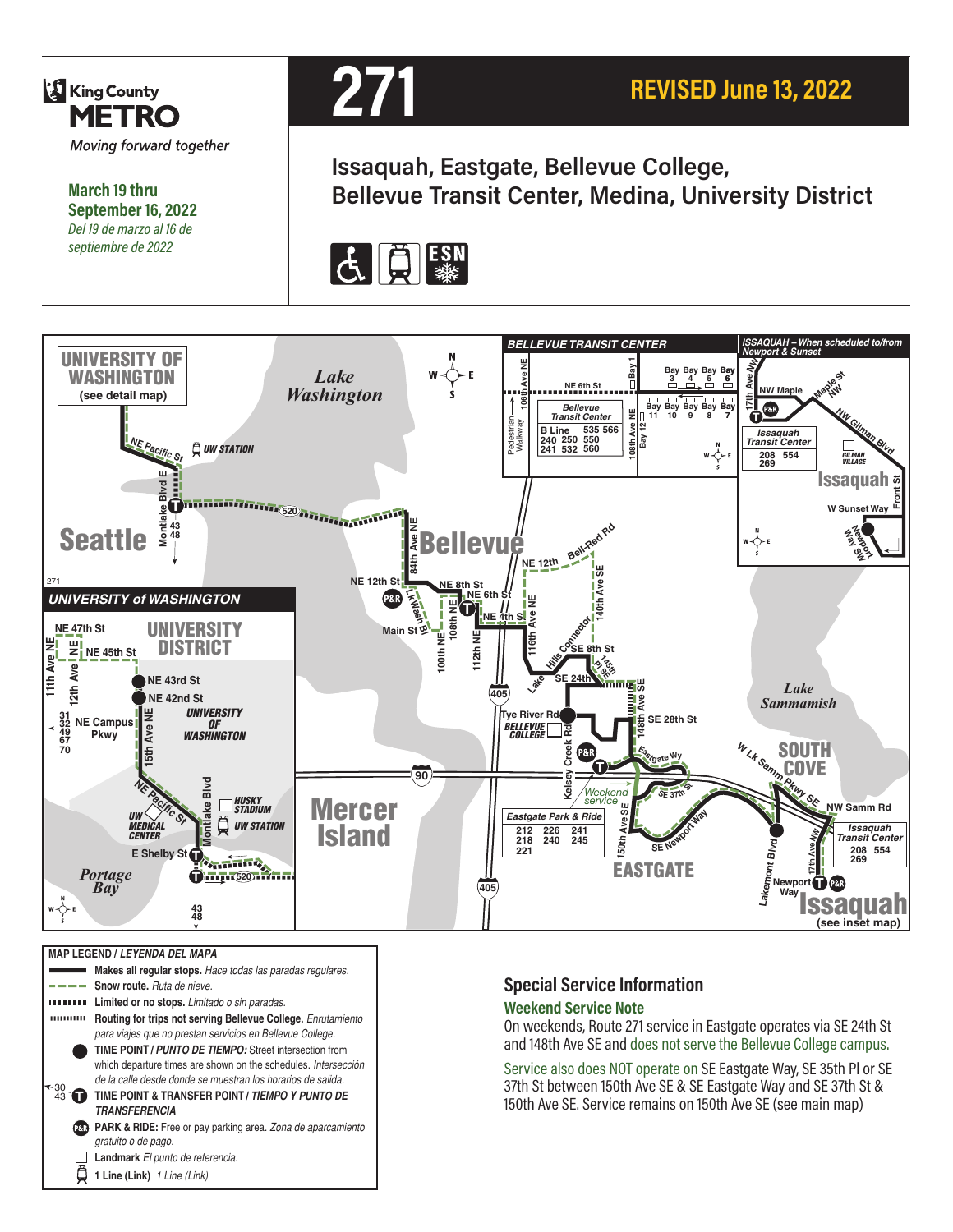# Route 271 Monday thru Friday to Bellevue, University District

*Servicio de lunes a viernes a Bellevue, University District*

| Issaquah                                             |                                       | <b>South Cove</b>                                 |                                |                                |                                 | <b>Montlake</b>                                 | <b>University</b><br><b>District</b>            |
|------------------------------------------------------|---------------------------------------|---------------------------------------------------|--------------------------------|--------------------------------|---------------------------------|-------------------------------------------------|-------------------------------------------------|
| Newport<br>Way SW &<br>W Sunset<br>Way               | Issaquah TC<br>Bay 3                  | Lakemont<br>Blyd SE &<br><b>SE Newport</b><br>Way | Eastgate<br>P&R Bay 1          | Bellevue<br>College            | <b>Bellevue TC</b><br>Bay 8     | Montlake<br>Blvd E &<br>E Shelby St             | 15th Ave NE<br>&<br>NE 42nd St                  |
| Stop #65092                                          | Stop #64585                           | Stop #65014                                       | Stop #67014                    | Stop #72984                    | Stop #67655                     | Stop #25752                                     | Stop #11352                                     |
| $\overline{\phantom{0}}$<br>$\overline{\phantom{0}}$ | 5:27<br>5:58                          | 5:36<br>6:07                                      | 5:48<br>6:00<br>6:19           | 6:06<br>6:25                   | 5:39<br>6:01<br>6:19<br>6:39    | 5:53‡<br>$6:16+$<br>6:34 <sup>‡</sup><br>6:56‡  | 6:00‡<br>6:23‡<br>6:41‡<br>7:03‡                |
| $\overline{a}$                                       |                                       |                                                   | 6:31                           | 6:37                           | 6:50                            | 7:08‡                                           | 7:15‡                                           |
| $\overline{\phantom{0}}$                             | 6:29                                  | 6:39                                              | 6:42<br>6:51<br>7:02<br>7:13   | 6:48<br>6:58<br>7:09<br>7:20   | 7:01<br>7:12<br>7:23<br>7:34    | 7:19 <sup>‡</sup><br>7:30‡<br>$7:41$ ‡<br>7:54  | 7:26‡<br>7:37‡<br>7:48‡<br>8:01‡                |
| $\frac{1}{2}$                                        | 6:59                                  | 7:10<br>$\overline{\phantom{a}}$                  | 7:22<br>7:35<br>7:46           | 7:29<br>7:42<br>7:53           | 7:45<br>7:56<br>8:07            | $8:05\ddagger$<br>8:16 <sup>‡</sup><br>$8:27$ ‡ | 8:13 <sup>‡</sup><br>8:24<br>8:35‡              |
|                                                      | 7:31                                  | 7:42                                              | 7:54<br>8:07                   | 8:01                           | 8:18<br>8:29                    | 8:38 <sup>‡</sup>                               | 8:46‡<br>8:57 <sup>‡</sup>                      |
| $\frac{1}{1}$                                        | 7:53                                  | 8:04                                              | 8:16                           | 8:14<br>8:23                   | 8:40                            | 8:49‡<br>9:00‡                                  | 9:08#                                           |
|                                                      | 8:28                                  | 8:39                                              | 8:29<br>8:41<br>8:51           | 8:36<br>8:48<br>8:58           | 8:51<br>9:02<br>9:13            | $9:11$ ‡<br>9:22‡<br>9:331                      | 9:19 <sup>‡</sup><br>9:30‡<br>$9:41 \ddagger$   |
|                                                      | 8:55                                  | 9:06                                              | 9:05<br>9:18                   | 9:12<br>9:25                   | 9:25<br>9:40                    | 9:45‡<br>10:00‡                                 | 9:53‡<br>10:08‡                                 |
| — — — — — — — —<br>— — — — — — —                     | 9:25<br>9:55                          | 9:36<br>10:06                                     | 9:35<br>9:48<br>10:05<br>10:18 | 9:42<br>9:55<br>10:12<br>10:25 | 9:55<br>10:10<br>10:25<br>10:40 | 10:15‡<br>10:30‡<br>10:45‡<br>11:00‡            | 10:23‡<br>10:38‡<br>10:53‡<br>11:08‡            |
| $\equiv$                                             | 10:25                                 | 10:36                                             | 10:35<br>10:48<br>11:05        | 10:42<br>10:55<br>11:12        | 10:55<br>11:10<br>11:25         | 11:15‡<br>11:30‡<br>11:45‡                      | 11:23‡<br>11:38‡<br>11:53‡                      |
| $\frac{1}{1}$                                        | 11:10                                 | 11:21                                             | 11:20<br>11:33<br>11:50        | 11:27<br>11:40<br>11:57        | 11:40<br>11:55<br>12:10         | 12:00‡<br>12:15‡<br>12:30‡                      | 12:08‡<br>12:23‡<br>12:38‡                      |
| $     -$                                             | 11:55                                 | 12:06                                             | 12:05<br>12:18<br>12:35        | 12:12<br>12:25<br>12:42        | 12:25<br>12:40<br>12:55         | 12:45‡<br>1:00‡<br>1:15‡                        | 12:53‡<br>1:08‡<br>1:23‡                        |
|                                                      | 12:40                                 | 12:51                                             | 12:50<br>1:03<br>1:20          | 12:57<br>1:10<br>1:27          | 1:10<br>1:25<br>1:40            | 1:30‡<br>1:45‡<br>2:00‡                         | 1:38‡<br>1:53‡<br>2:08‡                         |
|                                                      | 1:10                                  | 1:21                                              | 1:33                           | 1:40                           | 1:55                            | 2:15‡                                           | 2:23‡                                           |
| $\frac{1}{1}$                                        | 1:39                                  | 1:51                                              | 1:50<br>2:03                   | 1:57<br>2:10                   | 2:10<br>2:25                    | 2:30‡<br>2:45 <sup>‡</sup>                      | 2:38‡<br>2:53‡                                  |
| $\frac{1}{2}$                                        | 2:09                                  | 2:21                                              | 2:20<br>2:33<br>2:50           | 2:27<br>2:40<br>2:57           | 2:40<br>2:55<br>3:10            | 3:00‡<br>3:16‡<br>3:31‡                         | 3:08‡<br>3:24‡<br>3:39‡                         |
| $\frac{1}{1}$                                        | 2:50                                  | 3:02                                              | 3:05<br>3:15<br>3:29           | 3:12<br>3:22<br>3:36           | 3:25<br>3:37<br>3:49            | 3:46‡<br>3:58‡<br>4:10‡                         | 3:54‡<br>4:06‡<br>4:18‡                         |
| $\frac{1}{1}$                                        | 3:25                                  | 3:37                                              | 3:41<br>3:50<br>4:01           | 3:48<br>3:57<br>4:08           | 4:01<br>4:13<br>4:22            | 4:22‡<br>4:34‡<br>4:44‡                         | 4:30‡<br>4:43‡<br>4:53‡                         |
| $\frac{1}{1}$                                        | 3:53                                  | 4:05                                              | 4:11<br>4:18<br>4:29           | 4:18<br>4:25<br>4:37           | 4:32<br>4:42<br>4:52            | 4:54‡<br>5:04‡<br>5:14‡                         | 5:03‡<br>5:14‡<br>5:24‡                         |
|                                                      | $\overline{\phantom{0}}$<br>4:21<br>- | 4:32                                              | 4:38<br>4:45<br>4:56           | 4:46<br>4:53<br>5:04           | 5:01<br>5:10<br>5:19            | 5:24‡<br>5:33‡<br>5:42‡                         | 5:34‡<br>5:43‡<br>5:52‡                         |
|                                                      | 4:48                                  | 4:59                                              | 5:05<br>5:12<br>5:24           | 5:13<br>5:20<br>5:32           | 5:28<br>5:37<br>5:47            | 5:51‡<br>6:00‡<br>6:10‡                         | 6:01‡<br>6:10‡<br>6:19‡                         |
| $     -$                                             | 5:23                                  | 5:34                                              | 5:34<br>5:47<br>6:07           | 5:42<br>5:55<br>6:14           | 5:57<br>6:12<br>6:28            | 6:20‡<br>6:33‡<br>6:49‡                         | 6:28 <sup>‡</sup><br>6:41#<br>6:57 <sup>‡</sup> |
| $\overline{\phantom{a}}$                             | 5:58                                  | 6:09                                              | 6:22<br>6:40                   | 6:29<br>6:46                   | 6:44<br>7:00                    | 7:05‡<br>7:19‡                                  | 7:12‡<br>7:26‡                                  |
| 6:28                                                 | 6:38                                  | 6:48                                              | 7:00<br>7:26                   | 7:06<br>7:32                   | 7:25w<br>7:50w                  | 7:43#<br>8:07‡                                  | 7:50‡<br>8:14 <sup>‡</sup>                      |
| 7:25                                                 | 7:34                                  | 7:44                                              | $7:56$<br>8:27                 | 8:02<br>8:32                   | 8:20w<br>8:50w                  | 8:37‡<br>9:07 <sup>‡</sup>                      | 8:44 <sup>‡</sup><br>9:141                      |
| 8:27                                                 | 8:36                                  | 8:45                                              | 8:57<br>9:28                   | 9:02<br>9:33                   | 9:20w<br>9:50w                  | 9:37‡<br>10:07‡                                 | 9:44‡<br>10:14‡                                 |
| 9:28<br><b>Rold PM time</b>                          | 9:37                                  | 9:46                                              | 9:58                           | 10:03                          | 10:20w                          | 10:37‡                                          | 10:44‡                                          |

Bold PM time

w Bus leaves at this time. It arrives several minutes earlier.

Estimated time.

# **Snow/ Emergency Service**

### *Servicio en caso de nieve o emergencia*

During most snow conditions, this bus will follow the special snow routing shown on the map. If Metro declares an emergency, it will operate on an **Emergency Snow Network**  plan. Visit kingcounty.gov/metro/snow to register for **Transit Alerts** and to learn more.

*En la mayoría de las condiciones de nieve, este autobús seguirá la ruta especial en caso de nieve como se indica en el mapa. Si Metro declara una emergencia, operará de acuerdo con un plan de Red de emergencia en caso de nieve. Visite kingcounty. gov/metro/snow para registrarse y recibir las alertas de transporte público y obtener más información.*

#### **Holiday Information** *Información sobre días festivos*

This route will operate its Sunday schedule on the following holidays. *Esta ruta operará según su horario de domingo en los siguientes días festivos.*

| <b>Memorial Day</b>     | <b>May 30</b>   |
|-------------------------|-----------------|
| Día de los Caídos       | 30 de mayo      |
| Independence Day        | July 4          |
| Día de la independencia | 4 de julio      |
| Labor Day               | September 5     |
| Día del Trabajo         | 5 de septiembre |

**This trip is cancelled.** To address ongoing operational and vehicle maintenance capacity limitations, some trips have been temporarily cancelled.



**March 19 thru September 16, 2022 2** *Del 19 de marzo al 16 de septiembre de 2022*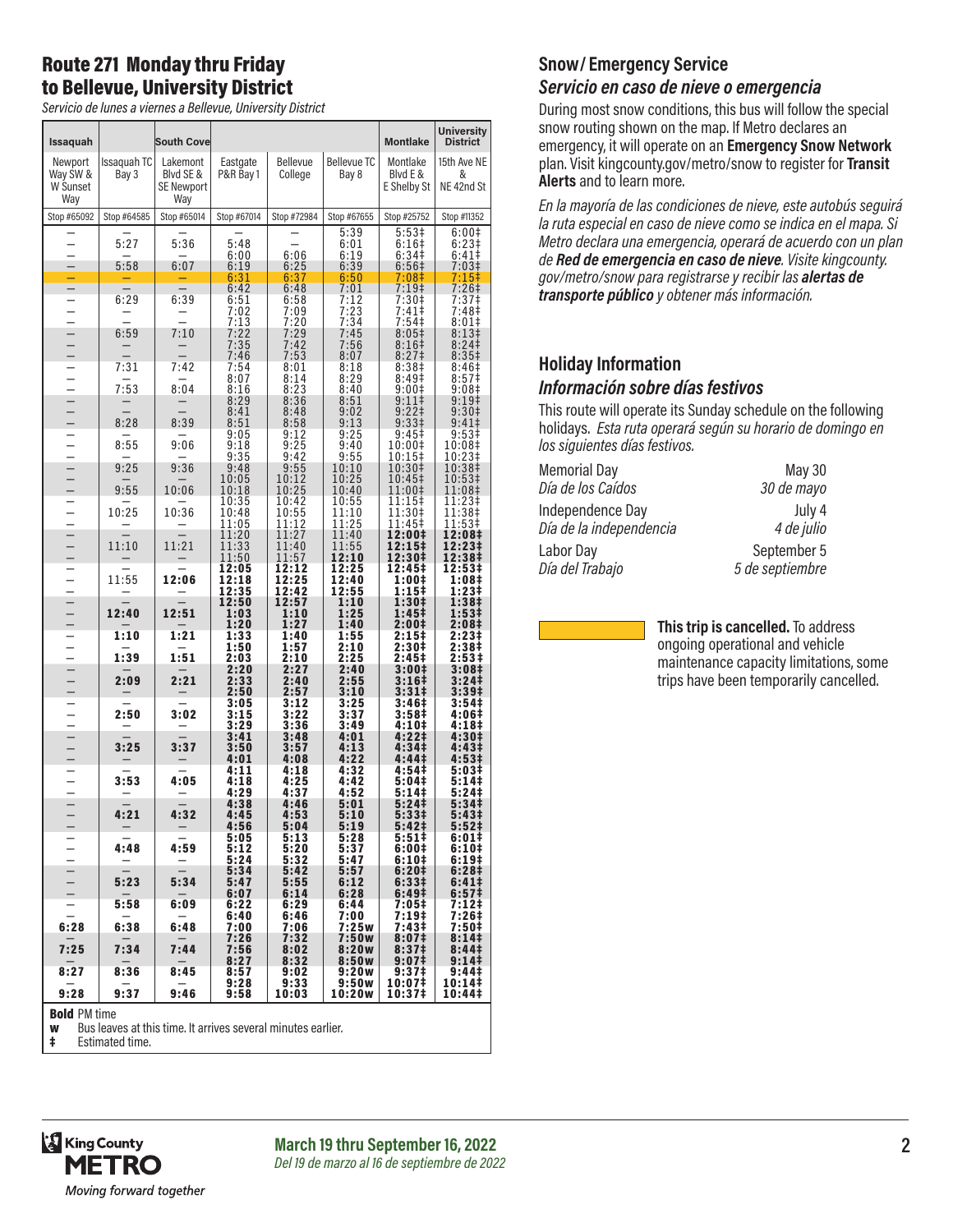### Route 271 Monday thru Friday to Bellevue, Issaquah

*Servicio de lunes a viernes a Bellevue, Issaquah*

| <b>University</b><br><b>District</b> | <b>Montlake</b>                     |                              |                                             |                                    | <b>South Cove</b>                                 |                        | Issaquah                               |
|--------------------------------------|-------------------------------------|------------------------------|---------------------------------------------|------------------------------------|---------------------------------------------------|------------------------|----------------------------------------|
| 15th Ave NE<br>&<br>NE 43rd St       | Montlake<br>Blyd E &<br>SR-520      | <b>Bellevue TC</b><br>Bay 5  | <b>Bellevue</b><br>College                  | Eastgate<br>P&R Bay 2              | Lakemont<br>Blyd SE &<br><b>SE Newport</b><br>Way | Issaguah TC<br>Bay 1   | Newport<br>Way SW &<br>W Sunset<br>Way |
| Stop #10912                          | Stop #25243                         | Stop #68005                  | Stop #72983                                 | Stop #67015                        | Stop #65015                                       | Stop #64579            | Stop #65092                            |
| 5:38<br>6:08<br>6:37<br>6:52         | 5:45‡<br>6:15‡<br>6:44‡<br>6:59‡    | 6:00<br>6:30<br>7:00<br>7:15 | 6:13<br>6:43<br>7:15<br>7:30                | 6:17<br>6:48b<br>7:20<br>7:36b     | 6:30<br>7:35                                      | 6:38<br>7:45           | $\overline{\phantom{0}}$               |
| 7:02<br>7:10                         | 7:09‡<br>7:17‡                      | 7:25<br>7:35                 | 7:42<br>7:52                                | 7:47<br>7:58b                      | 8:02                                              | 8:12                   |                                        |
| 7:20<br>7:30                         | 7:27‡<br>7:37 <sup>‡</sup>          | 7:45<br>7:55                 | 8:01<br>$8:11$ ‡                            | 8:07b<br>8:16                      | 8:30                                              | 8:39                   |                                        |
| 7:39<br>7:49<br>7:58                 | 7:47‡<br>7:57‡<br>8:06‡             | 8:05<br>8:15<br>8:24         | 8:21<br>$8:31\ddagger$<br>8:40 <sup>‡</sup> | $8:27b$ ‡<br>8:36<br>8:46b#        | 8:50                                              | 8:59                   | -<br>$\overline{\phantom{0}}$          |
| 8:07<br>8:16<br>8:25                 | 8:15 <sup>‡</sup><br>8:24<br>8:33‡  | 8:33<br>8:42<br>8:51         | 8:49‡<br>8:58‡<br>$9:07$ ‡                  | 8:54<br>9:04b‡<br>9:13b‡           | 9:08                                              | 9:17                   | -                                      |
| 8:34<br>8:44                         | 8:42‡<br>8:52‡                      | 9:00<br>9:10                 | 9:16 <sup>‡</sup><br>9:26 <sup>‡</sup>      | 9:21<br>9:32b#                     | 9:35                                              | 9:44                   |                                        |
| 8:54                                 | 9:02‡                               | 9:20                         | 9:36‡                                       | $9:42b+$                           |                                                   |                        | $\frac{1}{1}$                          |
| 9:09<br>9:25                         | 9:17 <sup>‡</sup><br>9:33‡          | 9:35<br>9:50                 | $9:51 \;$<br>10:06‡                         | 9:56<br>10:12‡                     | 10:08                                             | 10:17                  | $\overline{\phantom{0}}$               |
| 9:41<br>9:56                         | 9:48‡<br>10:03‡                     | 10:05<br>10:20               | 10:21‡<br>10:36‡                            | 10:26<br>10:42‡                    | 10:39                                             | 10:48                  | -                                      |
| 10:11<br>10:26                       | 10:18‡<br>10:33‡                    | 10:35<br>10:50               | 10:51‡<br>11:06‡                            | 10:56<br>$11:12+$                  | 11:09                                             | 11:18                  | $\overline{\phantom{0}}$               |
| 10:41<br>10:56                       | 10:48‡<br>11:03‡                    | 11:05<br>11:20               | 11:21‡<br>11:36‡                            | 11:26<br>11:42‡                    | 11:39                                             | 11:48                  | $\overline{\phantom{0}}$               |
| 11:11<br>11:26                       | 11:18‡<br>11:33‡                    | 11:35<br>11:50               | 11:51‡<br>12:06‡                            | 11:57‡<br>12:11                    | 12:24                                             | 12:33                  | -<br>$\overline{\phantom{0}}$          |
| 11:41<br>11:56<br>12:11              | 11:48‡<br>12:03‡<br>12:18‡          | 12:05<br>12:20<br>12:35      | 12:21‡<br>12:36‡<br>$12:51 \div$            | 12:27‡<br>12:41<br>12:57‡          | 12:54                                             | 1:03                   | $\overline{\phantom{a}}$               |
| 12:26<br>12:41<br>12:56              | 12:33‡<br>12:48‡<br>1:03‡           | 12:50<br>1:05<br>1:20        | 1:06‡<br>1:21‡<br>1:36‡                     | 1:12‡<br>1:26<br>1:42‡             | 1:39                                              | 1:48                   | $\equiv$                               |
| 1:11<br>1:26<br>1:40                 | 1:18‡<br>1:33‡<br>1:48‡             | 1:35<br>1:50<br>2:05         | 1:51‡<br>2:06‡<br>2:21‡                     | 1:57 <sup>‡</sup><br>2:11<br>2:28‡ | 2:24                                              | 2:33                   |                                        |
| 1:55<br>2:10<br>2:25                 | 2:03‡<br>2:18‡<br>2:33‡             | 2:20<br>2:35<br>2:50         | 2:36‡<br>2:52‡<br>3:07‡                     | 2:42<br>2:59 <sup>‡</sup><br>3:14‡ | 2:55                                              | 3:04                   | $\frac{1}{1}$                          |
| 2:41<br>2:53                         | 2:49‡<br>3:01‡                      | 3:06<br>3:18                 | 3:23‡<br>3:36‡                              | 3:29<br>3:43 <sup>‡</sup>          | 3:42                                              | 3:52                   | $\overline{\phantom{a}}$               |
| 3:04<br>3:14                         | $3:12+$<br>3:23‡                    | 3:29<br>3:40                 | 3:47‡<br>3:58‡                              | 3:53<br>4:05‡                      | 4:07                                              | 4:17                   |                                        |
| 3:25<br>3:36                         | 3:34‡<br>3:45#                      | 3:51<br>4:02                 | 4:09‡<br>4:20‡                              | 4:15<br>4:27‡                      | 4:31                                              | 4:41                   | $\overline{\phantom{0}}$               |
| 3:46<br>3:57<br>4:08                 | 3:55‡<br>4:06‡<br>4:17 <sup>‡</sup> | 4:13<br>4:24<br>4:35         | 4:31‡<br>4:42‡<br>4:53‡                     | 4:38‡<br>4:48<br>$5:01*$           | 5:04                                              | 5:14                   | $\overline{\phantom{0}}$               |
| 4:19<br>4:28<br>4:40                 | 4:28‡<br>4:37#<br>4:49‡             | 4:46<br>4:57<br>5:08         | 5:04‡<br>5:15‡<br>5:27‡                     | 5:12‡<br>5:22<br>5:35‡             | 5:39                                              | 5:50                   | 6:08                                   |
| 4:50<br>4:59<br>5:12                 | 5:00‡<br>5:09‡<br>$5:22 \;$         | 5:19<br>5:30<br>5:41         | 5:38‡<br>5:47‡<br>6:00‡                     | 5:46‡<br>5:54<br>6:08 <sup>‡</sup> | $\overline{\phantom{0}}$<br>6:10                  | $\overline{a}$<br>6:20 | $\overline{\phantom{0}}$<br>6:38       |
| 5:23<br>5:33                         | 5:33‡<br>5:43‡                      | 5:52<br>6:04                 | 6:11‡<br>6:20‡                              | 6:18‡<br>6:25                      | -<br>6:39                                         | -<br>6:49              | —<br>7:02                              |
| 5:47<br>6:03                         | 5:57‡<br>6:11‡                      | 6:16<br>6:31                 | 6:33#<br>6:47‡                              | 6:39‡<br>6:52                      | 7:05                                              | 7:14                   | 7:27                                   |
| 6:19<br>6:34                         | 6:27 <sup>‡</sup><br>6:42‡          | 6:46<br>7:01                 | 7:02<br>7:17                                | 7:07<br>7:22                       | $\overline{\phantom{0}}$                          |                        | —                                      |
| 6:51<br>7:02                         | 6:59‡<br>7:09‡                      | 7:16<br>7:31w                | 7:30<br>7:45                                | 7:34<br>7:50                       | 7:47                                              | 7:56                   | 8:07                                   |
| 7:22                                 | 7:29 <sup>‡</sup>                   | 7:51w                        | 8:05                                        | 8:09                               | 8:21                                              | 8:30                   | 8:40                                   |
| 7:52<br>8:22<br>8:52                 | 7:59 <sup>‡</sup><br>8:28‡<br>8:58‡ | 8:21w<br>8:50w<br>9:20w      | 8:34<br>9:03<br>9:33                        | 8:38<br>9:07<br>9:38               | 8:50<br>9:19                                      | 8:59<br>9:28           | 9:09<br>9:38                           |
| 9:22<br>9:52                         | 9:28‡<br>9:58 <sup>‡</sup>          | 9:50w<br>10:20w              | 10:03<br>10:33                              | 10:07<br>10:38                     | 10:19                                             | 10:28                  | 10:38                                  |
| 10:22                                | 10:28‡                              | 10:50w                       |                                             | 11:04                              | 11:16                                             | 11:25                  | 11:35                                  |

**Bold** PM time<br> **b** Trip ends SE 37th St Address 15220 Stop several minutes later.<br> **w** Bus leaves at this time. It arrives several minutes earlier.<br> **‡** Estimated time.



**March 19 thru September 16, 2022** *Del 19 de marzo al 16 de septiembre de 2022*



**This trip is cancelled.** To address ongoing operational and vehicle maintenance capacity limitations, some trips have been temporarily cancelled.